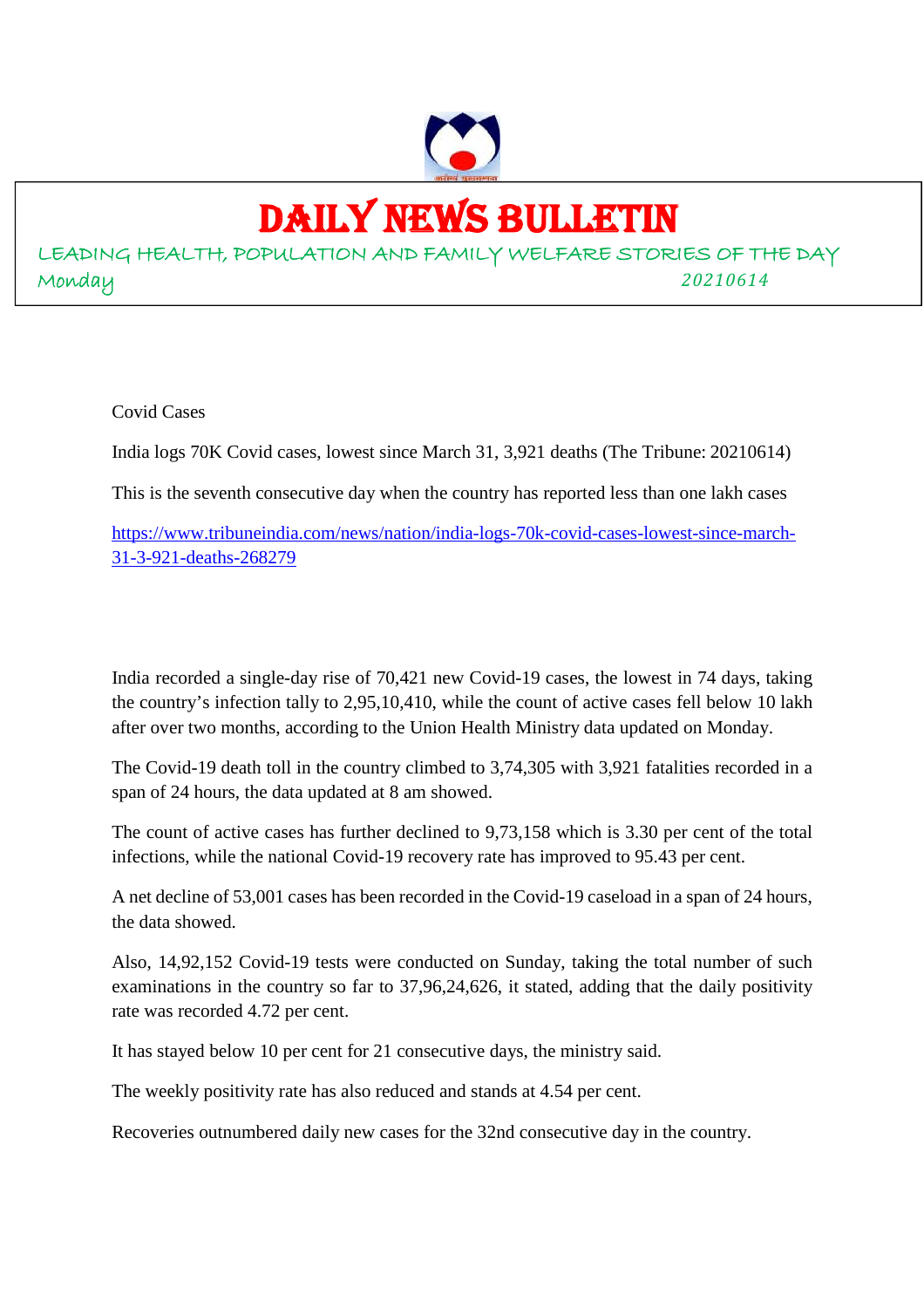The number of people who have recuperated from the disease has surged to 2,81,62,947, while the case fatality rate has increased to 1.27 per cent, the data stated.

Cumulatively, 25,48,49,301 Covid-19 vaccine doses have been administered so far under the nationwide vaccination drive.

India's Covid-19 infection tally had crossed the 20-lakh mark on August 7 last year, 30 lakh on August 23, 40 lakh on September 5, 50 lakh on September 16, 60 lakh on September 28, 70 lakh on October 11, 80 lakh on October 29, 90 lakh on November 20 and one crore on December 19.

India crossed the grim milestone of two crore cases on May 4.

The 3,921 new fatalities include 2,771 from Maharashtra, 267 from Tamil Nadu, 206 from Kerala and 125 from Karnataka.

A total of 3,74,305 deaths have been reported so far in the country. This includes 1,11,104 from Maharashtra, 32,913 from Karnataka, 29,547 from Tamil Nadu, 24,823 from Delhi, 21,786 from Uttar Pradesh, 16,896 from West Bengal, 15,562 from Punjab and 13,317 from **Chhattisgarh** 

The Health Ministry stressed that more than 70 per cent of the deaths occurred due to comorbidities.

"Our figures are being reconciled with the Indian Council of Medical Research," the ministry said on its website, adding that state-wise distribution of figures is subject to further verification and reconciliation. PTI

#### **Delta variant 60 per cent more transmissible,**

#### **Delta variant 60 per cent more transmissible, reduces vaccine effect: UK experts(The Tribune: 20210614)**

https://www.tribuneindia.com/news/coronavirus/delta-variant-60-per-cent-moretransmissible-reduces-vaccine-effect-uk-experts-266916

Public Health England said that the cases of the Delta VOC have risen by 29,892 to hit 42,323 in the country – an increase of around 70 per cent

Delta variant 60 per cent more transmissible, reduces vaccine effect: UK experts

A person receives a dose of the Pfizer BioNTech vaccine at a vaccination centre for those aged over 18 years old at the Belmont Health Centre in Harrow, amid the coronavirus disease (COVID-19) outbreak in London, Britain, June 6, 2021. REUTERS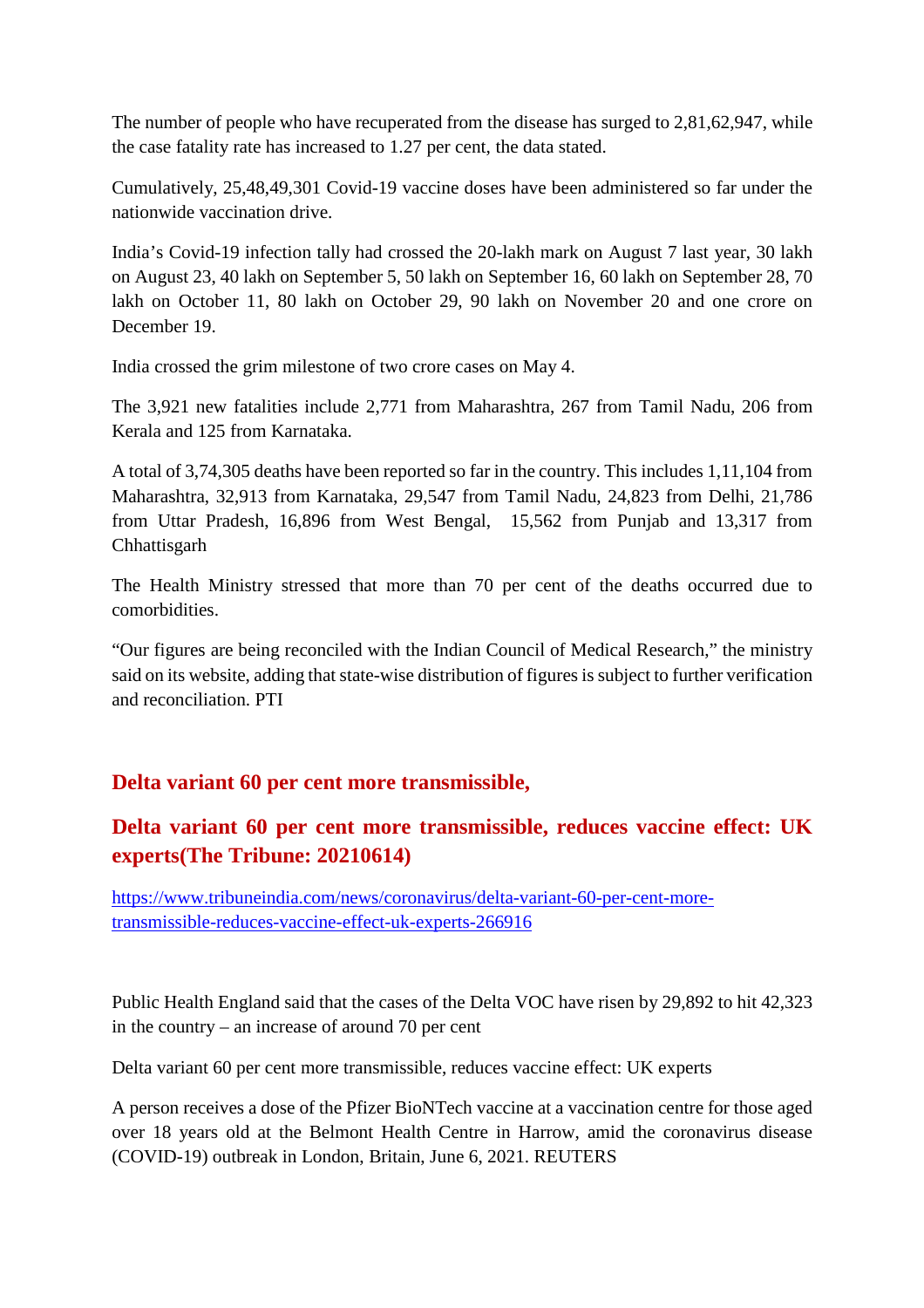The Delta variant of COVID-19, or the B1.617.2 variant of concern (VOC) first identified in India, is about 60 per cent more transmissible than the Alpha strain identified in the UK and also reduces the effectiveness of vaccines to some extent, UK health experts report on Friday.

Public Health England (PHE), which has been tracking VOCs on a weekly basis, said that the cases of the Delta VOC have risen by 29,892 to hit 42,323 in the country – an increase of around 70 per cent.

The latest data also indicates that over 90 per cent of new COVID-19 cases in the UK are now the Delta variant, which continues to show a significantly higher rate of growth compared to the Alpha VOC – which was first identified in the region of Kent in England and was the dominant variant in the country so far.

"New research from PHE suggests that the Delta variant is associated with an approximately 60 per cent increased risk of household transmission compared to the Alpha variant. Growth rates for Delta cases are high across the regions, with regional estimates for doubling time ranging from 4.5 days to 11.5 days," PHE said in its latest analysis.

"There are now analyses from England and Scotland supporting a reduction in vaccine effectiveness for Delta compared to Alpha. This is more pronounced after one dose (absolute reduction in vaccine effectiveness against symptomatic infection of approximately 15 per cent to 20 per cent after one dose)," its risk assessment analysis reads.

"Iterated analysis continues to show vaccine effectiveness against Delta is higher after two doses but that there is a reduction for Delta compared to Alpha. There is uncertainty around the magnitude of the change in vaccine effectiveness after two doses of Oxford-AstraZeneca vaccine," it adds.

PHE said that with the Delta variant now accounting for the overwhelming majority of new cases in the UK, it is "encouraging" to see that the increase in cases is not yet accompanied by a similarly large increase in hospitalisations.

"PHE will continue to monitor closely over the next few weeks, but the data currently suggest that the vaccination programme continues to mitigate the impact of this variant in populations who have high two dose vaccine coverage," it adds.

The health experts are using novel genotyping tests to detect the Delta VOC, giving a result for action within 48 hours. Positive tests identified through this process are subsequently confirmed through whole genome sequencing and PHE says that recent data have shown them to be extremely accurate in indicating a positive variant result.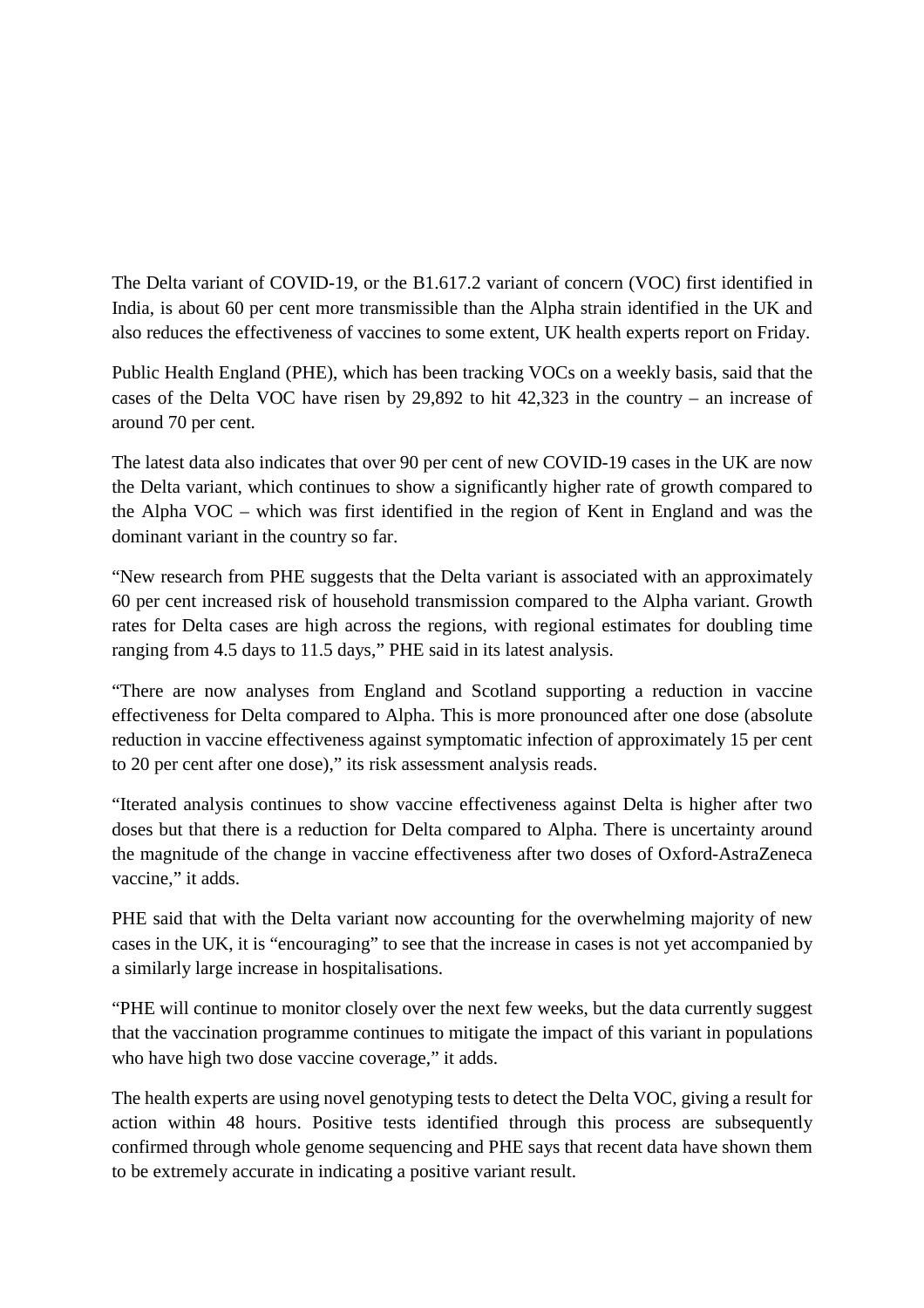"With numbers of Delta variant cases on the rise across the country, vaccination is our best defence. If you are eligible, we urge you to come forward and be vaccinated. Remember that two doses provide significantly more protection than a single dose," said Dr Jenny Harries, Chief Executive of the UK Health Security Agency.

"However, while vaccination reduces the risk of severe disease, it does not eliminate it. With data showing that Delta is significantly more transmissible than Alpha, it is just as important as ever to follow public health advice, which has not changed. Get vaccinated, work from home where you can and remember 'hands, face, space, fresh air' at all times. These measures work, and they save lives," she said.

The latest data comes as the UK government is set to announce its plans on Monday on whether the roadmap to lifting all lockdown restrictions by June 21 can go ahead. There are growing voices from within the scientific community calling for a delay to that date in order to administer further second doses of vaccines for the over-50s, to ensure greater protection against the Delta variant. PTI

#### **Pfizer to test Covid vaccine**

#### **Pfizer to test Covid vaccine in larger group of children below 12(The Tribune: 20210614)**

It will test a dose of 10 micrograms in children between 5 and 11 years of age

https://www.tribuneindia.com/news/coronavirus/pfizer-to-test-covid-vaccine-in-larger-groupof-children-below-12-265835

Pfizer Inc said on Tuesday it will begin testing its Covid-19 vaccine in a bigger group of children under age 12 after selecting a lower dose of the shot in an earlier stage of the trial.

The study will enroll up to 4,500 children at more than 90 clinical sites in the United States, Finland, Poland and Spain, the company said.

Based on safety, tolerability and the immune response generated by 144 children in a phase I study of the two-dose shot, Pfizer said it will test a dose of 10 micrograms in children between 5 and 11 years of age and 3 micrograms for the age group of 6 months to 5.

The vaccine - made by Pfizer and German partner BioNTech SA - has been authorized for use in children as young as 12 in Europe, the United States and Canada. They receive the same dose as adults: 30 micrograms.

Nearly 7 million teens have received at least one dose of the vaccine in the United States, according to the U.S. Centers for Disease Control and Prevention.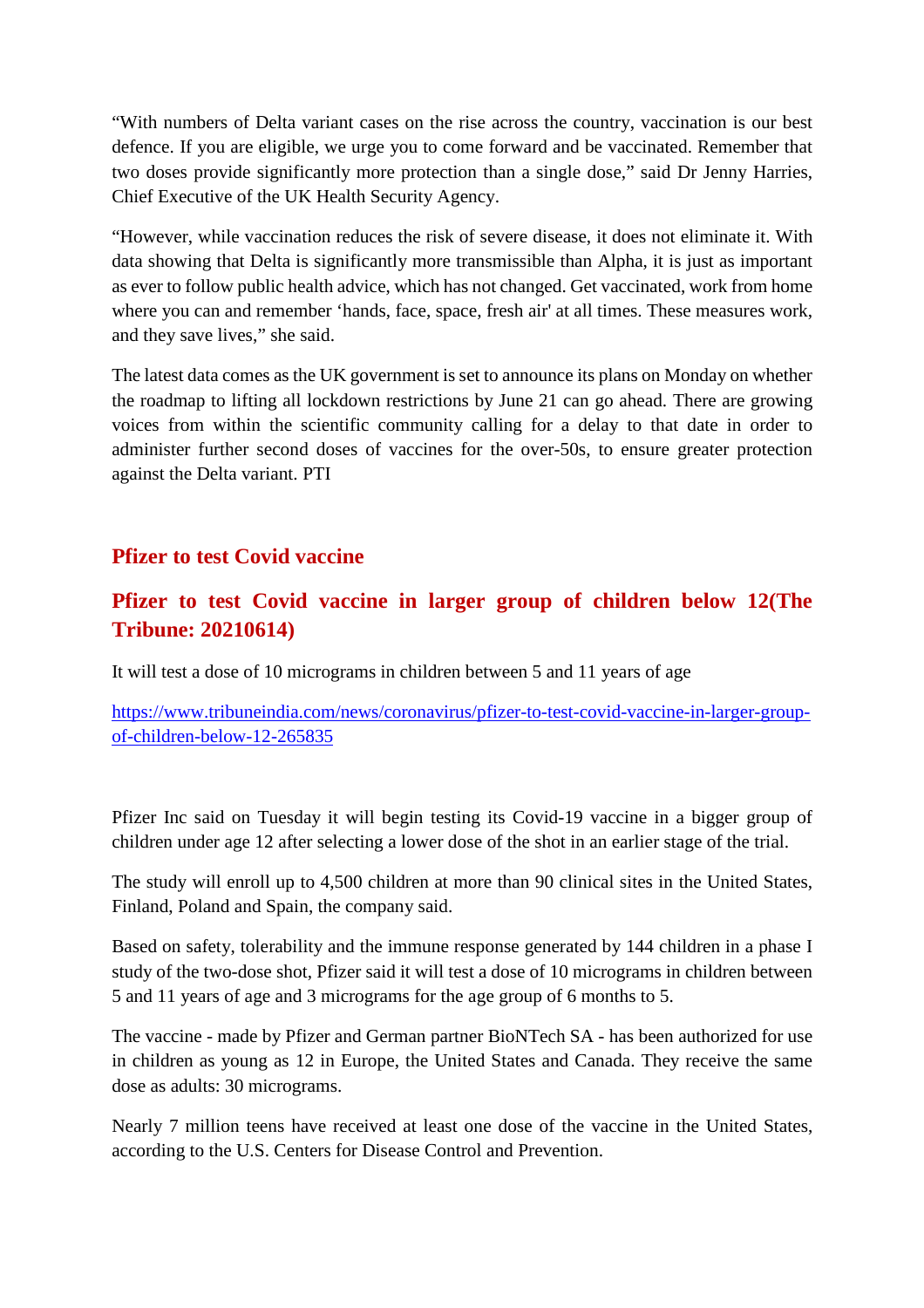Inoculating children and young people is considered a critical step toward reaching "herd immunity" and taming the Covid pandemic.

Still, scientists in the United States and elsewhere are studying the possibility of a link between heart inflammation and mRNA vaccines, particularly in young men. Both Pfizer and Moderna Inc's vaccines are mRNA shots.

Israel's Health Ministry said last week it had found the small number of myocarditis cases observed mainly in young men who received the Pfizer vaccine there were likely linked to their vaccination. The cases were generally mild and short-lasting.

Pfizer has said that it is aware of the Israeli observations of myocarditis and that no causal link to its vaccine has been established.

#### **Source of the coronavirus**

#### **Origin unclear: On the source of the coronavirus (The Hindu: 20210614)**

https://www.thehindu.com/opinion/editorial/origin-unclear-the-hindu-editorial-on-the-sourceof-the-coronavirus/article34807109.ece

China's cooperation in identifying the source of the coronavirus is vital

Over 17 months after WHO first reported a cluster of cases of pneumonia

#### **Mild COVID-19 cases**

#### **Explained | Why has the Centre revised the protocol for mild COVID-19 cases, and which drugs are not recommended anymore? (The Hindu: 20210614)**

https://www.thehindu.com/news/national/explained-why-has-the-centre-revised-the-protocolfor-mild-covid-19-cases-and-which-drugs-are-not-recommendedanymore/article34800737.ece

The story so far: The Union Health Ministry has revised its guidelines for the treatment of COVID-19 patients, particularly for the use of steroids, with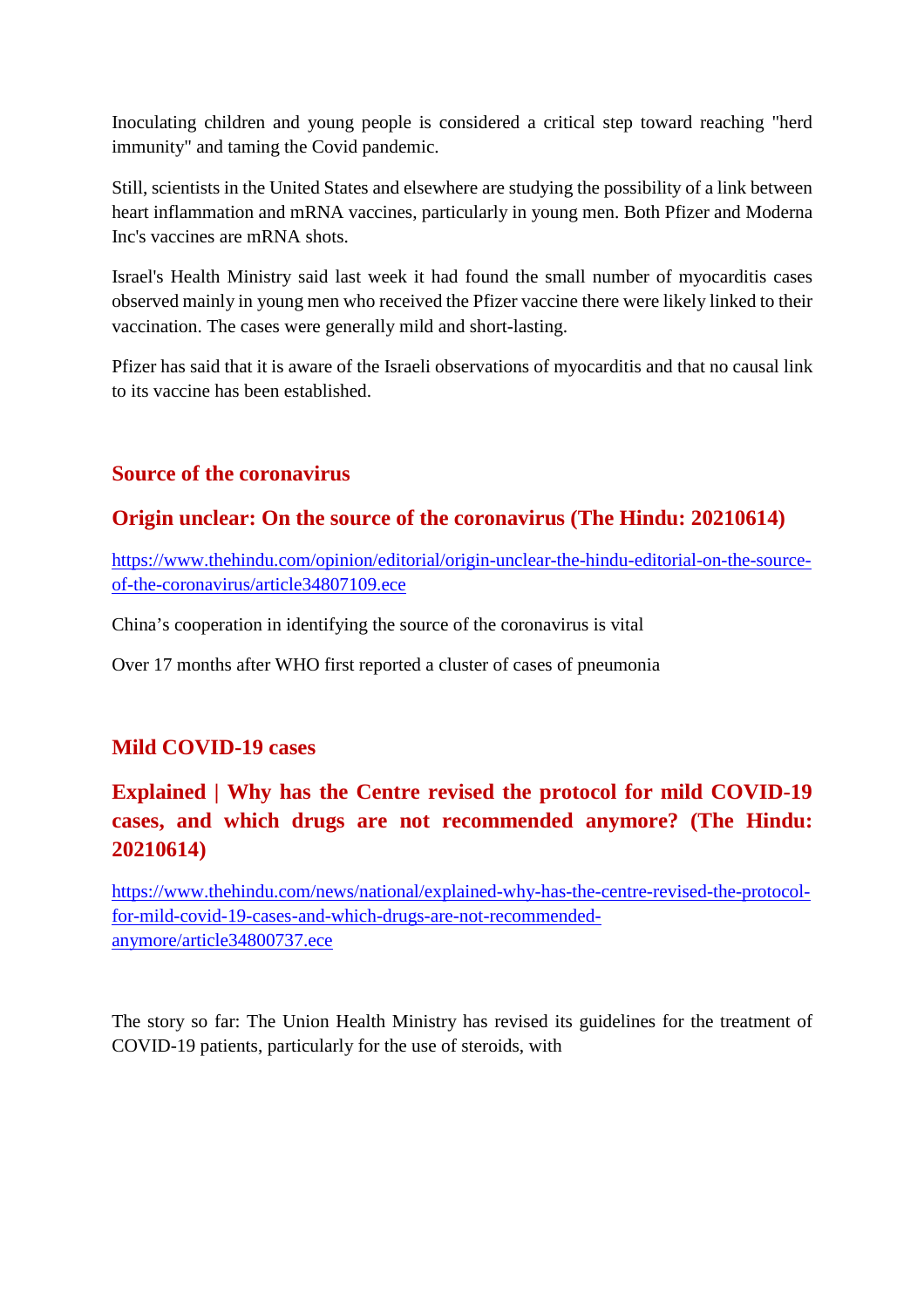#### **Pandemic's compassion**

#### **The pandemic's compassion fatigue (The Hindu: 20210614)**

https://www.thehindu.com/society/covid-19-volunteers-face-compassion-fatigue-in-indiamental-stress/article34790774.ece

Being witness to seemingly unending tragedy sapped COVID-19 volunteers' emotional resources. Some look back at the burnout they felt, and how they are slowly healing

April and May were tough on Bengaluru-based Ankita Kumar. The travel influencer worked as a COVID volunteer, helping coordinate hospital beds,

#### **Vaccines (The Asian Age: 20210614)**

http://onlineepaper.asianage.com/articledetailpage.aspx?id=15649556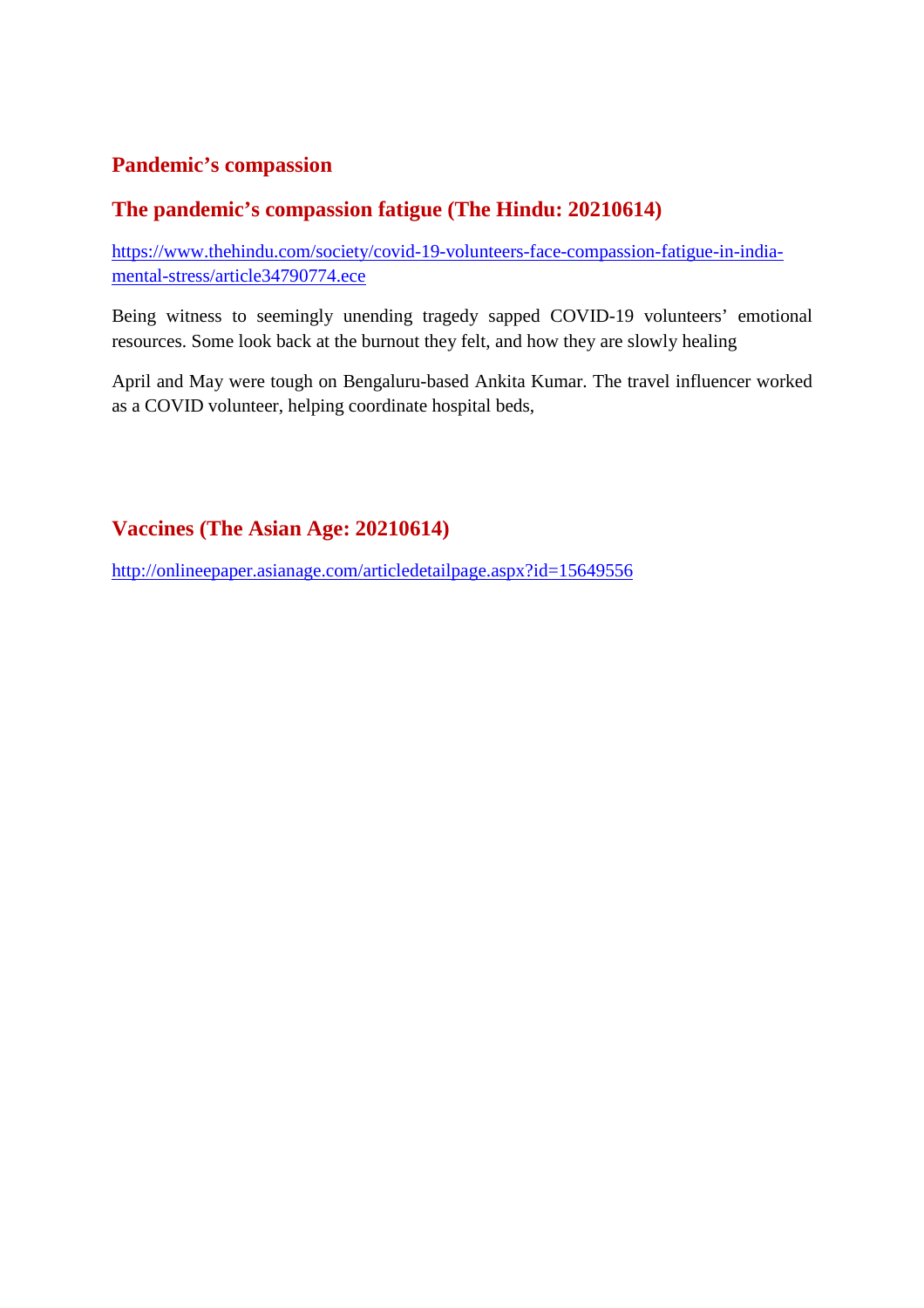## India is G-7's 'natural ally', says Modi in virtual speech G-7 leaders agree on vaccines, China & 15% global MNCs' tax

Carbis Bay (England),<br>June 13: Leaders of the<br>Group of Seven wealthy nations staked their claim Sunday to lead the world out of the Covid-19 pandemic and crisis, pledging<br>more than one billion coronavirus vaccine doses to poorer nations, vowing to help developing countries grow while fighting climate change and backing a minimum tax on multinational corporations.

At the group's first faceto-face meeting in two years, the leaders dangled promises of support for global health, green energy, infrastructure and education -- all to demonstrate that international cooperation is back after the upheavals caused by the pandemic and the unpre-



US President Joe Biden and First Lady Jill Biden stand with Queen Elizabeth II watching a guard of honour march past before their meeting over tea at Windsor Castle, near London, on Sunday afternoon.  $-AP$ 

dictability of former US President Donald Trump. During their three-day summit in southwest

England, the G-7 leaders

wanted to convey that the club of wealthy democracies is a better friend to poorer nations than **Turn to Page 2** 

#### **Vaccination (The Asian Age: 20210614)**

https://epaper.livehindustan.com/imageview\_863397\_131503334\_4\_1\_14-06-2021\_2\_i\_1\_sf.html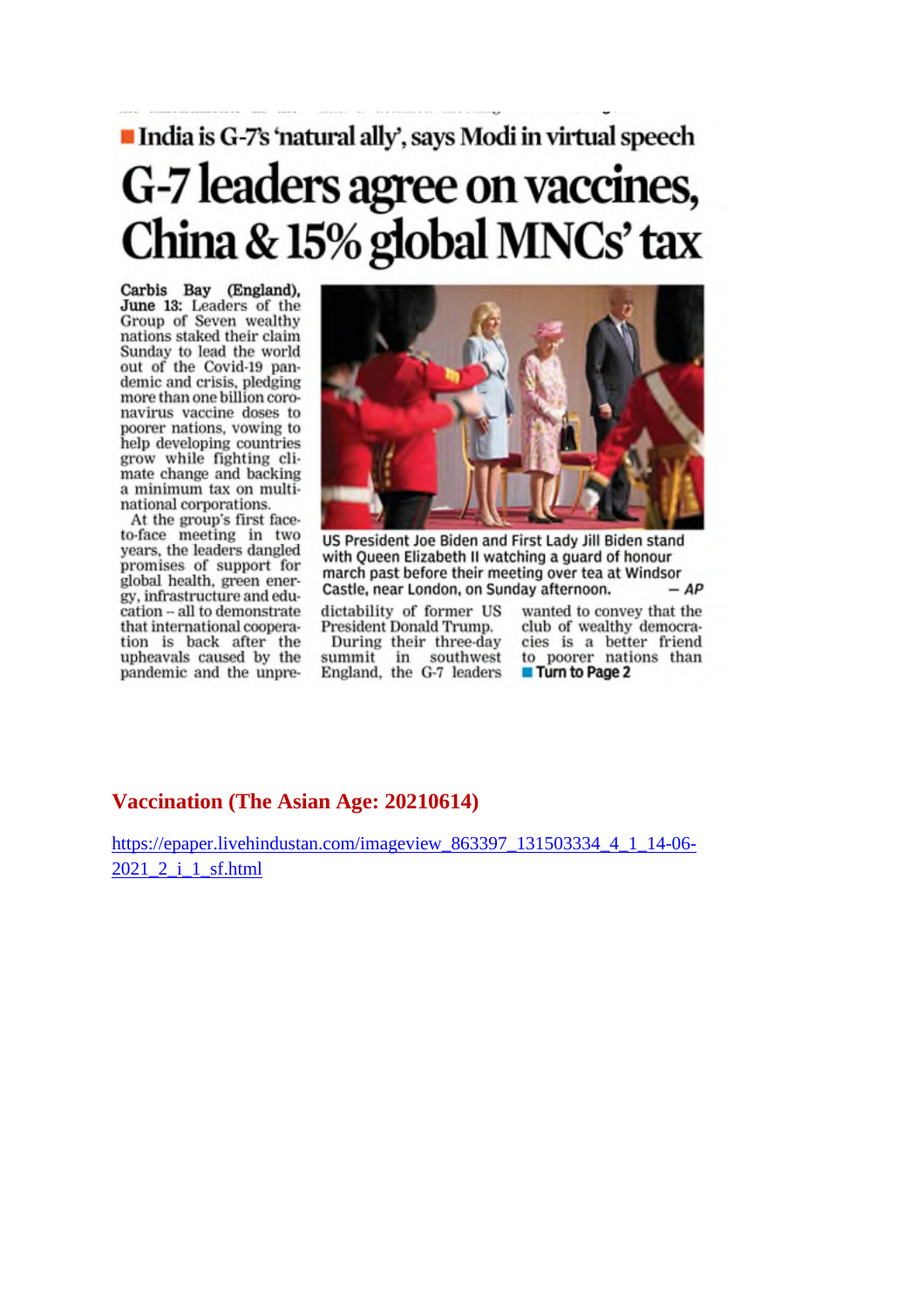# ग्लोबल वार्मिंग से निपटने को सालाना १०० अरब डॉलर खर्च करेंगे सबको टीके दिलवाने के लिए साथ आए जी-7 देश



शिखर सम्मेलन

कार्बिस बे/फालमाउथ (इंग्लैंड) | एजेंसियां

जी-7 देश के नेता रविवार को चीन से मकाबला करने और जलवाय वित्त में वृद्धि करने पर सहमत हो गए। इसके साथ ही दुनिया के सभी देशों को टीका उपलब्ध कराने के लिए जी-7 देश एक साथ आगे आए हैं। यूरोपीय संघ परिषद प्रमुख चार्ल्स मिशेल ने रविवार को कहा कि टीके के उत्पादन और वितरण के लिए हम सब सहमत हो गए हैं। उन्होंने कहा कि प्राथमिकता यह सनिश्चित करना था कि हम मांग को परी कर सकें। उत्पादन और वितरण में तेजी लाने के लिए अब हमसे जुड़ गए हैं। मिशेल ने यरोपीय संघ के नेताओं के शिखर सम्मेलन की अध्यक्षता की। उन्होंने वीडियो संदेश में ये बातें कही।

एक अरब खुराकें मुहैया कराने का **संकल्प :** ब्रिटेन के प्रधानमंत्री बोरिस जॉनसन ने कहा है कि सात अमीर देशों के समूह जी-7 ने दुनिया के गरीब देशों को कोविड-19 रोधी टीके की एक अरब खुराकें मुहैया कराने का संकल्प लिया है। इस प्रतिबद्धता के बावजूद डब्ल्युएचओ ने कहा है कि 70 प्रतिशत आबादी कवर नहीं हो पाएगी।

अरब टीके पुरी दुनिया को मुहैया कराने का संकल्प थाएँ ज्ञान करता का सुरु से ज्ञान कर जिल्ला का स्थान कर जिल्ला कर स्थान कर स्थान कर रही है। अन्य कर स्थान कर स्<br>स्थान कर जिल्ला कर स्थान कर रही है। अन्य कर स्थान कर स्थान कर स्थान कर स्थान कर स्थान कर रही है। अन्य कर स्था साल बाद कोविड के आयोजन किया गया



कॉर्नवाल में पर्यावरण बचाने के लिए जलवायु कार्यकर्ताओं ने प्रदर्शन किया। • एएफपी

#### कार्बन कटौती के लिए द्रनिया भर में टीकाकरण

दनिया के सबसे अमीर सात देशों के नेताओं का दो साल में पहला सम्मेलन कोरोना वायरस के खिलाफ दुनिया भर में टीकाकरण करने, जलवायुँ परिवर्तन को रोकने के लिए अपने हिस्से की बड़ी राशि और तकनीक देने के प्रभावशाली वादों के साथ रविवार को संपन्न हो गया। यह दिखाया कि महामारी से मचे उथल–पूथल और पूर्व अमेरिकी राष्ट्रपति डोनाल्ड ट्रंप के अस्थिर स्वभाव के बाद दनिया फिर सहयोग पर बढने लगी है।

चीन को सख्त संदेश अतिरिक्त खर्च करेंगे जी– 7 देश के नेता गरीब देशों को कार्बन उत्सर्जन में कटौती और

ग्लोबल वार्मिंग से निपटने में मदद करने के लिए प्रति वर्ष 100 अरब डॉलर की अतिरिक्त राशि व्यय करेंगे । विकासशील देशों में बुनियादी ढांचा परियोजनाओं के .<br>वित्तपोषण में तेजी लाने, अक्षय और टिकाऊ प्रौद्योगिकी में बदलाव पर जोर देंगे।

जी–7 नेताओं ने संदेश दिया कि वे गरीब देशों के लिए अधिनायकवादी चीन के मुकाबले बेहतर मित्र हैं। हालांकि, सभी नेताओं के उड़गर और अन्य समुदायों के दमन के मुद्दे पर चीन की आलोचना में अमेरिकी प्रस्ताव पर सहमति को लेकर स्पष्ट नहीं हैं ।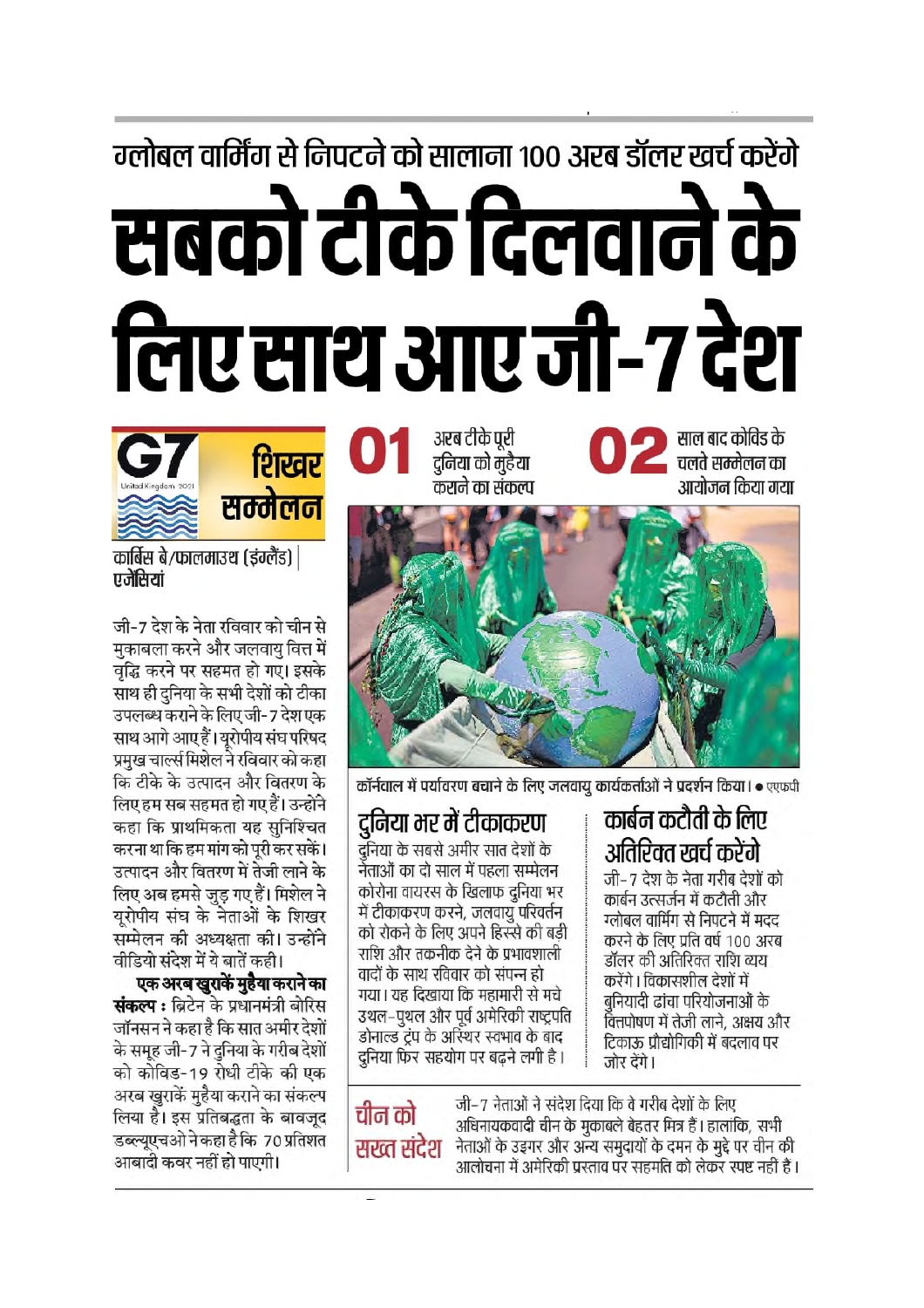#### **Coronavirus (The Asian Age: 20210614)**

https://epaper.livehindustan.com/imageview\_863398\_131600928\_4\_1\_14-06- 2021\_3\_i\_1\_sf.html

# चिंताः कोरोना १०% मरीजों को लंबे समय तक सता रहा

### प्रतिरक्षा तंत्र बिखर जाने से बढ रहा लॉन्ग कोविड का खतरा

| • कोरोना वायरस प्रतिरोधक तंत्र पर | • वैज्ञानिकों का कहना कि इस पर |
|-----------------------------------|--------------------------------|
| परमाणु बम की तरफ हमला करता        | गहन शोध शुरू हुए हैं जिससे सही |
| है। इससे प्रतिरोधक तंत्र बुरी तरह | कारणों का पता चलेगा। यह भी     |
| से बिखर जाता है जिसका असर         | जानकारी मिलेगी कि असर कितने    |
| लॉन्ग कोविड के रूप में दिख रहा।   | लंबे समय तक रह सकता है।        |
| स्टैस्टिक्स (ओएनएस) ने 20 हजार    | शामिल है। यूनिवसिर्टी कॉलेज ऑफ |

लंदन ने लॉन्ग कोविड के 3500 मरीजों में 205 किस्म के लक्षण नोट किए हैं जो छह माह तक जारी थे। अमेरिका. ब्रिटेन समेत कई देशों ने इसके कारणों. दवा तैयारकरने औरटीकों के असरको लेकर बडे अध्ययन कर रहे हैं। ▶ मध्य आयवर्ग के मरीज पेज 13

संक्रमितों पर अध्ययन में पाया कि 13.7 फीसदी लोगों में तीन महीने के बाद भी

लॉन्ग कोविड के लक्षण पाए गए। इनमें

ज्यादातर लक्षण कोरोना जैसे ही होते हैं

जिनमें अस्वस्थता, थकान होना, सखी

खांसी. सांस लेने में तकलीफ. सिखर्द

तथा मानपेसियों में दर्द महसस करना

हिन्दस्तान

खास

#### नई दिल्ली | मदन जैडा

कोरोना रोगियों में ब्लैक फंगस के बाद एक और बडा खतरा लॉन्ग कोविड का बढ़ रहा है। ब्रिटेन में हुए ताजा अध्ययन<br>बताते हैं कि कोरोना से संक्रमित करीब 10 फीसदी लोग लॉन्ग कोविड के शिकार हो रहे हैं। इन लोगों में संक्रमण खत्म होने के बाद भी लंबे समय तक कोरोना का दुष्प्रभाव देखा जा रहा है।

नेचर जर्नल में प्रकाशित एक रिपोर्ट में बिटेन के ऑफिस फॉर नेशनल

#### **Virus (The Asian Age: 20210614)**

https://epaper.livehindustan.com/imageview\_863398\_131601882\_4\_1\_14-06-2021\_3\_i\_1\_sf.html